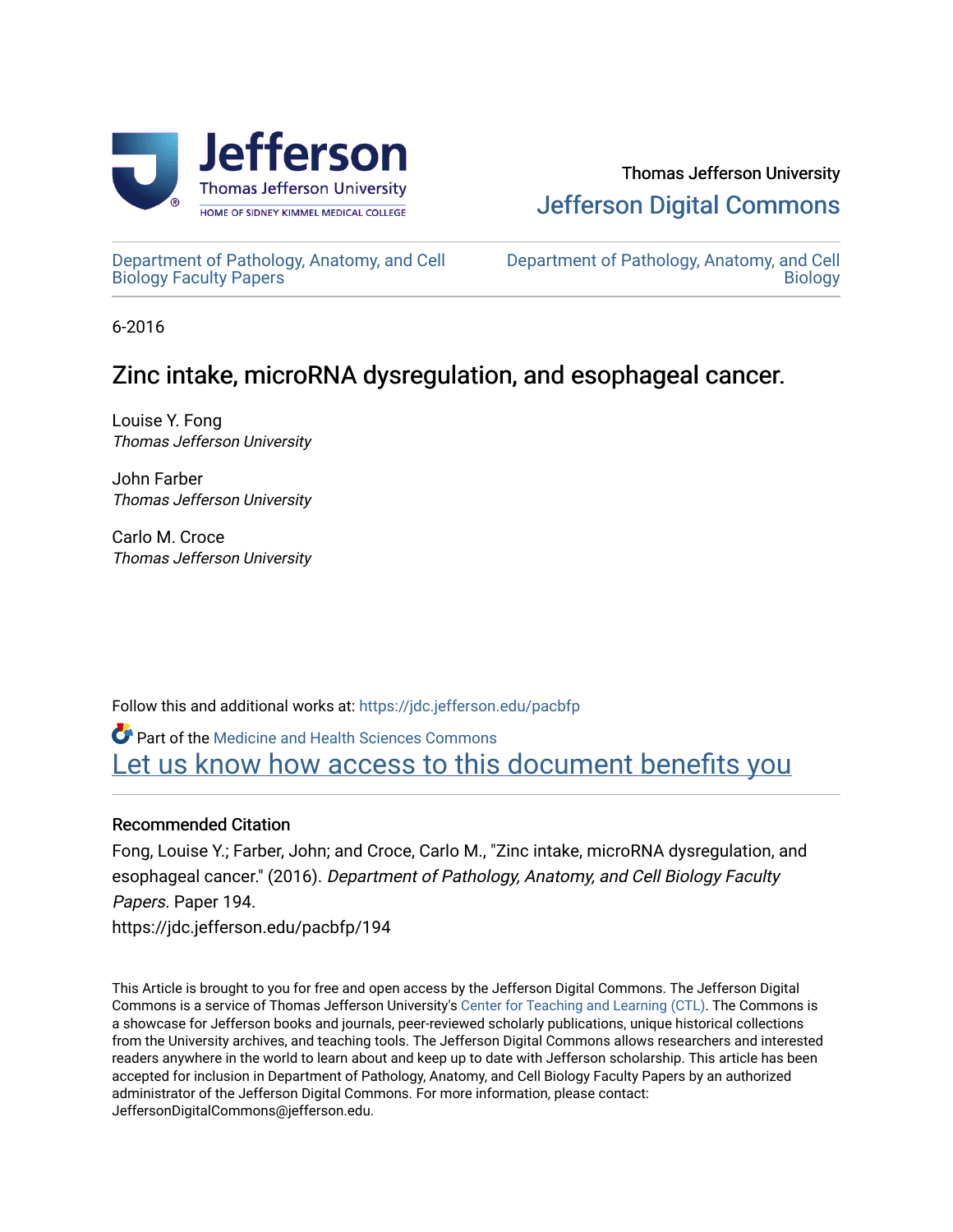#### **Zinc intake, microRNA dysregulation, and esophageal cancer**

#### **Louise Y. Fong, John L. Farber, and Carlo M. Croce**

Esophageal squamous cell carcinoma (ESCC) is a deadly disease with a 5-year survival of only 10% [1]. Because of the absence of early symptoms, ESCC is commonly diagnosed at an advanced stage. Thus, the development of new prevention and therapeutic approaches are urgently needed. Dietary zinc (Zn) deficiency (ZD), a significant public health issue affecting 31% of the global population [2], is associated with an increased risk of ESCC development [3]. Since marginal Zn deficiency is prevalent in humans [4], it was important to learn the effect of mild to moderate Zn deficiency on ESCC etiology.

Our previous work, using rat model systems, has advanced understanding of the role of Zn in ESCC carcinogenesis. Zn deficiency promotes ESCC by inducing an inflammatory gene signature with upregulation of cancer-associated inflammation genes & an oncogenic microRNA (miRNA) signature featuring up-regulation of oncogenic miR-31 [5]. Our recent dose-response study [6] showed that miRNA dysregulation and esophageal cancer development depended on the extent of dietary Zn deficiency. This tumorigenesis study used low doses of the environmental carcinogen *N*-nitrosomethylbenzylamine (NMBA) in rats fed diets containing different amounts of Zn  $(3, 6, 12, or 60$  mg Zn/kg) to represent marked-ZD, moderate-ZD, mild-ZD, and Zn-sufficiency in human Zn nutrition. miRNA expression profiling of human tumors has identified signatures associated with staging, progression, prognosis, and response to treatment [7]. We correlated miRNA expression changes with the above noted ZD doses and ZD-associated esophageal tumor outcome by performing miRNA profiling of esophageal mucosa from carcinogen-treated and untreated rats at study endpoint. Marked zinc deficiency (3 mg Zn/kg diet) alone induced a highly proliferative/inflammatory esophagus accompanied by an oncogenic 5-microRNA signature (miR-31, -223, - 21,  $-146b$ ,  $-146a$ ). Moderate & mild zinc deficiency (6  $&$  12 mg Zn/kg diet) also induced sustained hyperplasia and inflammation, albeit less pronounced than marked deficiency, with a 2-microRNA signature (miR-31, -146a). The oncomiR miR-21 that was prominently overexpressed (up 4.2 fold) in the highly

hyperplastic marked zinc deficient esophagus, however, was not differentially expressed in the less hyperplastic moderate/mild zinc deficient esophagus, providing evidence that miRNA signatures distinguish the highly hyperplastic esophageal phenotype induced by marked deficiency from the less hyperplastic esophageal phenotype induced by moderate and mild zinc deficiency.

With exposure to NMBA, ~16% of moderate/mild-ZD rats developed ESCC, an incidence greater than for Zn-sufficient rats (0%) (*P*≤0.05) but lower than for marked-ZD rats (68%) (*P<*0.001) (n=27 rats/cohort). These data show a dose-response relationship between the extent of zinc deficiency and ESCC development and provide the first evidence that moderate to mild zinc deficiency, combined with low doses of the environmental carcinogen NMBA, produces ESCC. Importantly, the high ESCC-burden, marked zinc deficient esophagus had a 15-miRNA signature, with strong to modest up-regulation of oncogenic miR-223, -21, -31, -146a, -146b, -27a, -221, -27b, -194, -24, - 203, -183, -130b, -106b, -22 (up 3.6 to 1.4 fold), that resembled the human ESCC miRNAome. By contrast, low ESCC-burden, moderate & mild-ZD esophagus displayed, respectively, a 3-miRNA signature (miR-223, -31, -27b) and a 2-miRNA signature (miR-223, - 31) with modest up-regulation. Thus, miRNAsignatures can distinguish the divergent ESCC progression in marked zinc deficiency *versus* moderate/mild zinc deficiency rat cohorts, as well as discriminate the hyperplastic marked deficiency esophageal phenotype from the less hyperplastic moderate/mild deficiency phenotype. Together, the data showed that these miRNA signatures not only differentiate stages of ESCC initiation and progression but they also highlight the molecular impact of dietary zinc deficiency on miRNA dysregulation in the pathogenesis of ESCC. In addition, *Fbxw7, Pdcd4,* and *Stk40* (tumor-suppressor targets of miR-223, miR-21 and miR-31, respectively) were down-regulated in the markedly deficient cohort at the mRNA and protein level and they were predicted to interact to alter network of target proteins in cancer pathways. The data are in accord with the finding that miR-223, miR-21 and miR-31 expression levels play important roles in ESCC and may be useful prognostic